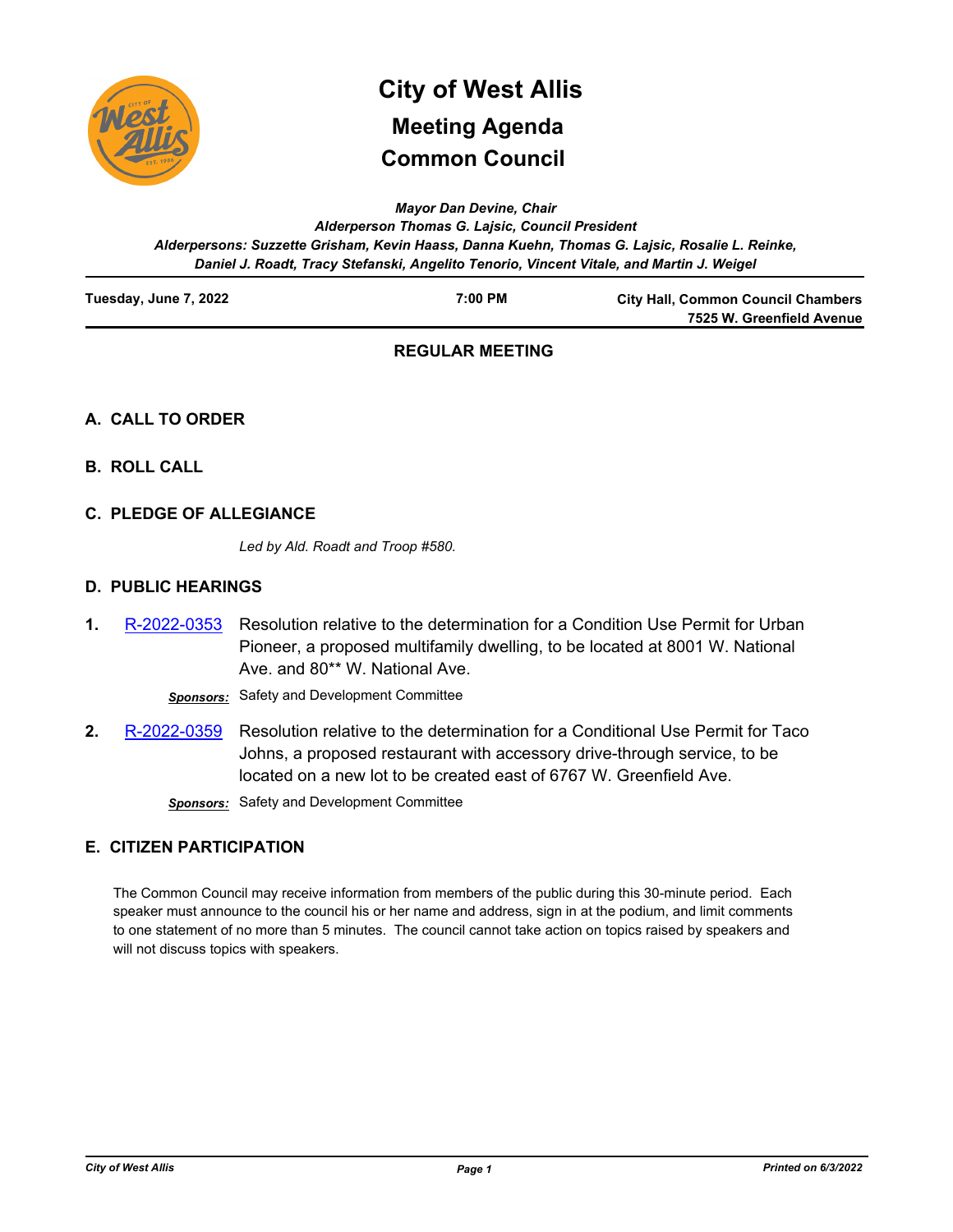## **F. ANNOUNCEMENT OF RECESS MEETINGS OF STANDING COMMITTEES**

New and Previous Matters referred to Committees may be considered and acted upon by Committees during the Common Council recess. Unless otherwise announced during the meeting, the standing Committees of the Common Council will meet during recess in the following rooms and in the following order:

Art Gallery - Administration & Finance and Safety & Development

Room 128 - License & Health, Public Works & Advisory

The general public may contact the Committee Chair relative to an agenda item of interest that could be discussed or acted on during the recess meetings simultaneously occurring in different conference rooms. Additionally, if a member has interest in multiple agenda items which are scheduled for discussion or action during the recess meetings simultaneously occurring, they should contact the chair of the committee to inform of such interest.

# **G. MAYOR'S REPORT**

This item is a report from the Mayor to the public regarding recent events attended, awards and commendations, and upcoming events. No discussion or action shall take place by members of the Council unless otherwise listed below.

### **H. ALDERPERSON'S REPORT**

This item is a report from individual Alderpersons to the public regarding recent events attended, awards and commendations, and upcoming events. No discussion or action shall take place by members of the Council unless otherwise listed below.

#### **I. APPROVAL OF MINUTES**

**3.** [2022-0621](http://westalliswi.legistar.com/gateway.aspx?m=l&id=/matter.aspx?key=28865) May 17, 2022 Draft Common Council Minutes.

*Recommendation:* Approve

#### **J. ITEMS NOT REFERRED TO COMMITTEE (CONSENT AGENDA)**

**4.** [O-2022-0086](http://westalliswi.legistar.com/gateway.aspx?m=l&id=/matter.aspx?key=28854) Ordinance to adjust term of transient merchant and junk picker licenses.

*Recommendation:* Pass

*Sponsors:* Alderperson Grisham

Resolution to Amend Fee Schedule - Retail Food Establishment Update June 2022. **5.** [R-2022-0364](http://westalliswi.legistar.com/gateway.aspx?m=l&id=/matter.aspx?key=28855)

*Recommendation:* Adopt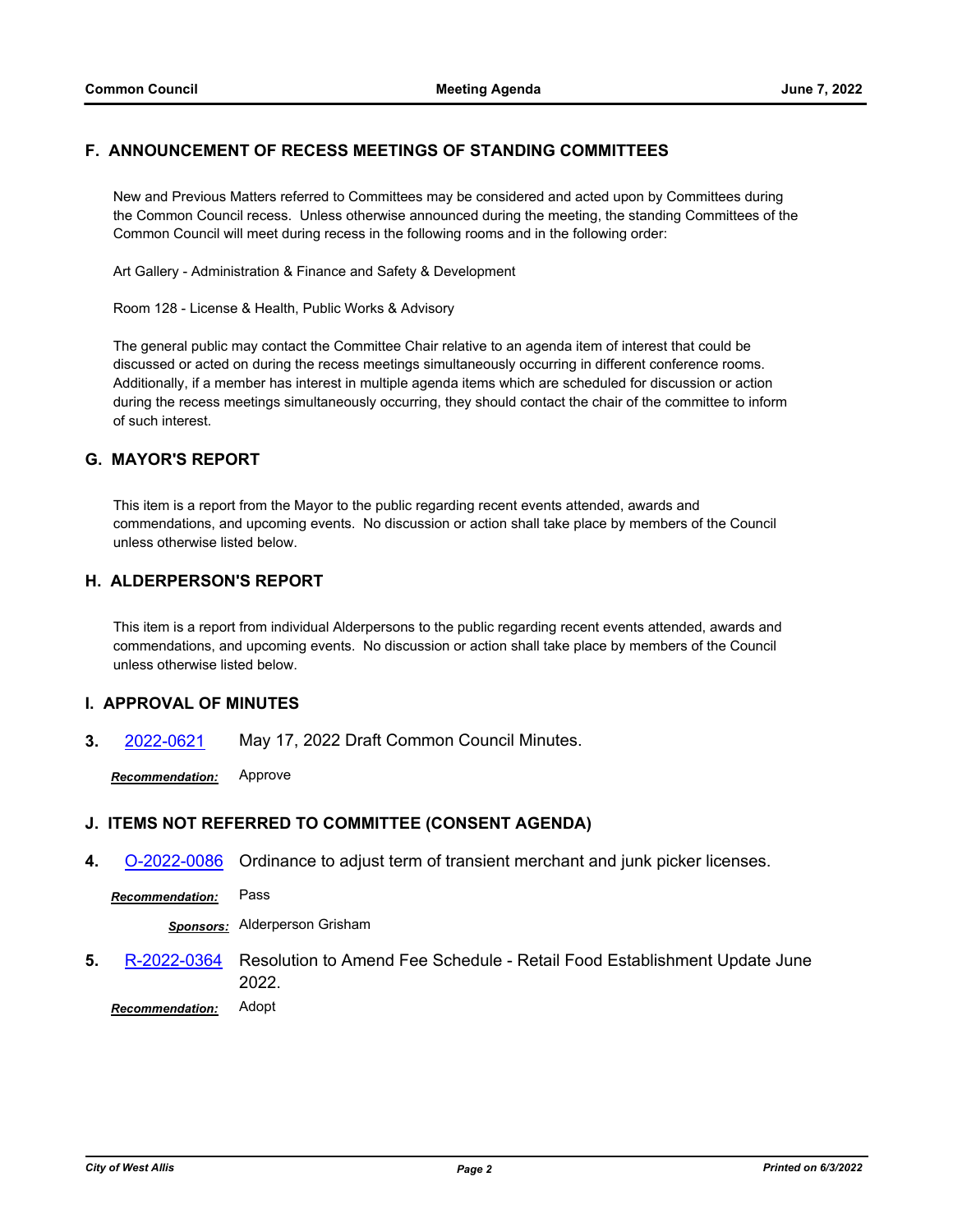| 6.  | R-2022-0375                           | Resolution authorizing the City Engineer to amend an existing Professional<br>Services Contract with KL Engineering, Inc. for Engineering Consulting<br>Services related to the conversion of old series street lighting circuits to new<br>parallel circuits with LED lighting for an amount not to exceed \$280,000. |
|-----|---------------------------------------|------------------------------------------------------------------------------------------------------------------------------------------------------------------------------------------------------------------------------------------------------------------------------------------------------------------------|
|     | <b>Recommendation:</b>                | Adopt                                                                                                                                                                                                                                                                                                                  |
|     |                                       | <b>Sponsors:</b> Public Works Committee                                                                                                                                                                                                                                                                                |
| 7.  | R-2022-0376<br><b>Recommendation:</b> | Resolution authorizing the City Engineer to amend an existing agreement with<br>Donohue & Associates, Inc. for Engineering Consulting Services related to<br>the construction of the emergency generator located at the West Allis Police<br>and Municipal Court Center in an amount not to exceed \$55,150.<br>Adopt  |
|     |                                       | Sponsors: Public Works Committee                                                                                                                                                                                                                                                                                       |
|     |                                       |                                                                                                                                                                                                                                                                                                                        |
| 8.  | R-2022-0380                           | Resolution to facilitate the purchase of 530 96-gallon and 50 64-gallon<br>garbage carts in the amount of \$32,794.70 support the 2022 Quality of Life<br>Focus Initiative for the standardization of garbage carts for one, two, three<br>family residential dwelling units.                                          |
|     | Recommendation:                       | Adopt                                                                                                                                                                                                                                                                                                                  |
|     |                                       | Sponsors: Public Works Committee                                                                                                                                                                                                                                                                                       |
| 9.  | R-2022-0409                           | Resolution declaring the Summer Concert Series, scheduled for four<br>Thursdays in 2022 on June 23, July 21, August 25 and September 8 at<br>Veterans Park, a community event.                                                                                                                                         |
|     | <b>Recommendation:</b>                | Adopt                                                                                                                                                                                                                                                                                                                  |
| 10. | 2022-0650                             | Claim by Shirley Glore regarding personal injury on or about July 4, 2021.                                                                                                                                                                                                                                             |
|     | <b>Recommendation:</b>                | Refer to City Attorney                                                                                                                                                                                                                                                                                                 |
| 11. | 2022-0697                             | Claim for MidFirst Bank vs Tiffany Johnson for Foreclosure of Mortgage.                                                                                                                                                                                                                                                |
|     | <b>Recommendation:</b>                | <b>Refer to City Attornev</b>                                                                                                                                                                                                                                                                                          |
| 12. | 2022-0654                             | Communication from the City Administrator regarding notification of<br>retirement of Peter Daniels, City Engineer, effective July 15, 2022.                                                                                                                                                                            |
|     | <b>Recommendation:</b>                | Approve                                                                                                                                                                                                                                                                                                                |
| 13. | 2022-0699                             | Class B Tavern Seasonal Temporary Premise Extension for Outdoor Dining<br>Only request for AI Pastor Mexican Food, 6533 W. Mitchell Street, from June<br>8, 2022 to November 30, 2022. (TEMP 22 14)                                                                                                                    |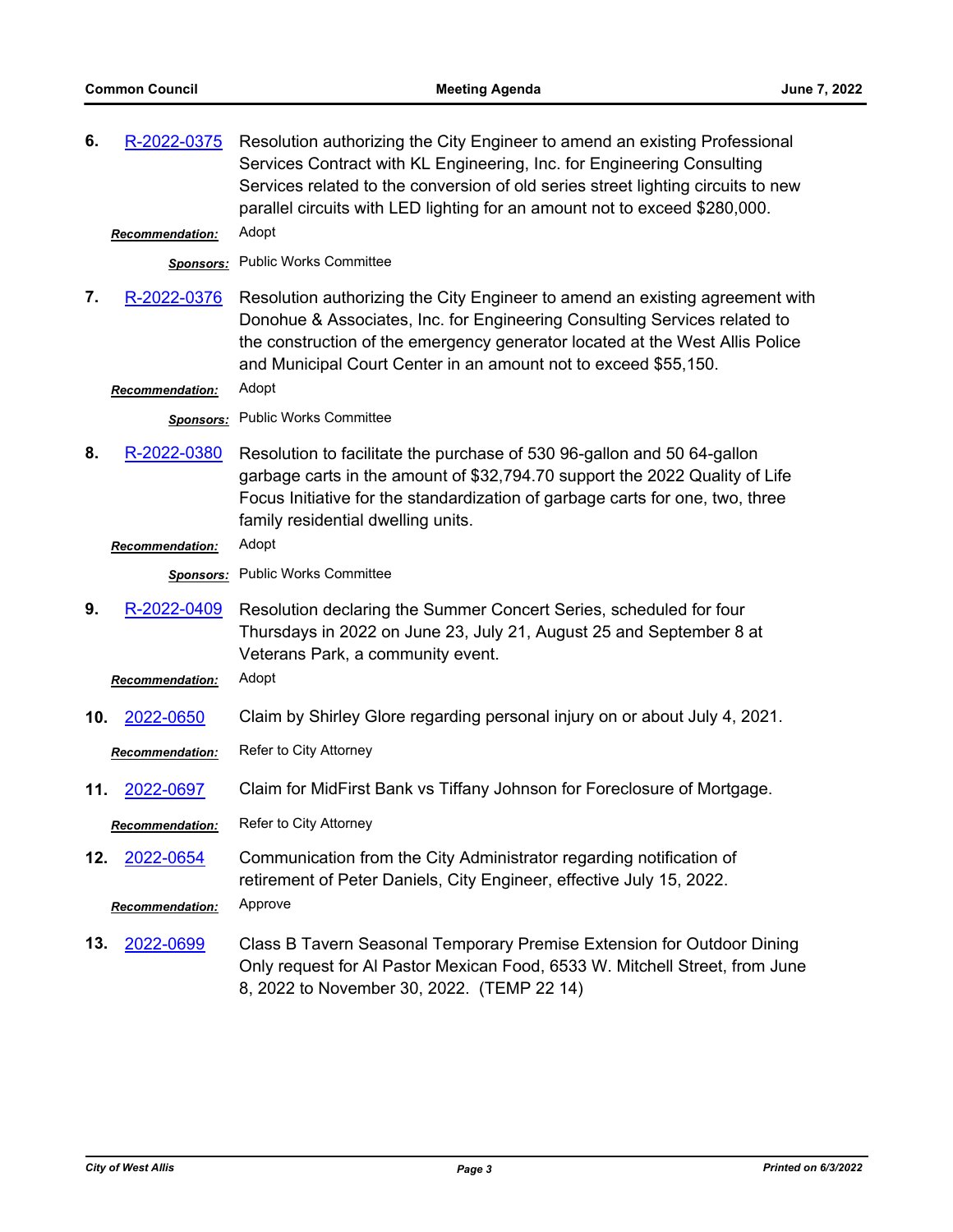Class A/B/C Alcohol License Renewal Applications. **14.** [2022-0659](http://westalliswi.legistar.com/gateway.aspx?m=l&id=/matter.aspx?key=28918)

CLASS A BEER

(ALC 22 107) - Sra Guriqbal Singh, Agent for National Petro LLC, D/B/A BP Sunrise, 9530 W National Ave.

(ALC 22 48) - Dineshkumar P Patel, Agent for HND INC, D/B/A Cigarette Depot, 1512 S 84th St.

(ALC 22 31) - Patrick Bannon, Agent for Wisconsin CVS Pharmacy, LLC, D/B/A CVS/Pharmacy #5676, 7552 W Oklahoma Ave.

(ALC 22 39) - Simranjeet Singh Benipal, Agent for Fast Fuel Convenience 2 LLC, D/B/A Fast Fuel Convenience, 6000 W National Ave.

(ALC 22 28) - Bhola Singh, Agent for National Quick Food Mart LLC, D/B/A Kwik Pantry, 5631 W National Ave.

(ALC 22 150) - Ryan Robert Giesen, Agent for Kwik Trip INC, D/B/A Kwik Trip #1047, 10923 W Lapham St.

(ALC 22 4) - Yes Patel, Agent for Vadeshvar INC, D/B/A West Allis Food & Spirits, 9127 W Lincoln Ave.

(ALC 22 143) - Navneet K Randhawa, Agent for DN Group, D/B/A West Allis Liquor & Tobacco, 7218 W Greenfield Ave.

CLASS A LIQUOR & BEER (ALC 22 50) - Lindsey Bree, Agent for Aldi INC (Wisconsin), D/B/A Aldi #10, 1712 S 108th St.

(ALC 22 108) - Tarlok Bhatia, Agent for Layton Food & Gas LLC, D/B/A Becher Liquor & Beer, 2077 S 78th St.

(ALC 22 22) - Jaswinder Singh, Agent for Class One Liquor INC, D/B/A Class One Liquor Inc, 8423 W Cleveland Ave.

(ALC 22 101) - Hemant Khuttan, Agent for Cleveland Liquor LLC, D/B/A Cleveland Liquor, 9131 W Cleveland Ave.

(ALC 22 20) - Jasmeet Singh, Agent for County Beer & Liquor, D/B/A County Beer & Liquor, 979 S 60th St.

(ALC 22 36) - Mohinder S Dhillon, Agent for Mohinder S. Dhillon, D/B/A Dhillon Beer & Liquor, 5832 W Burnham St.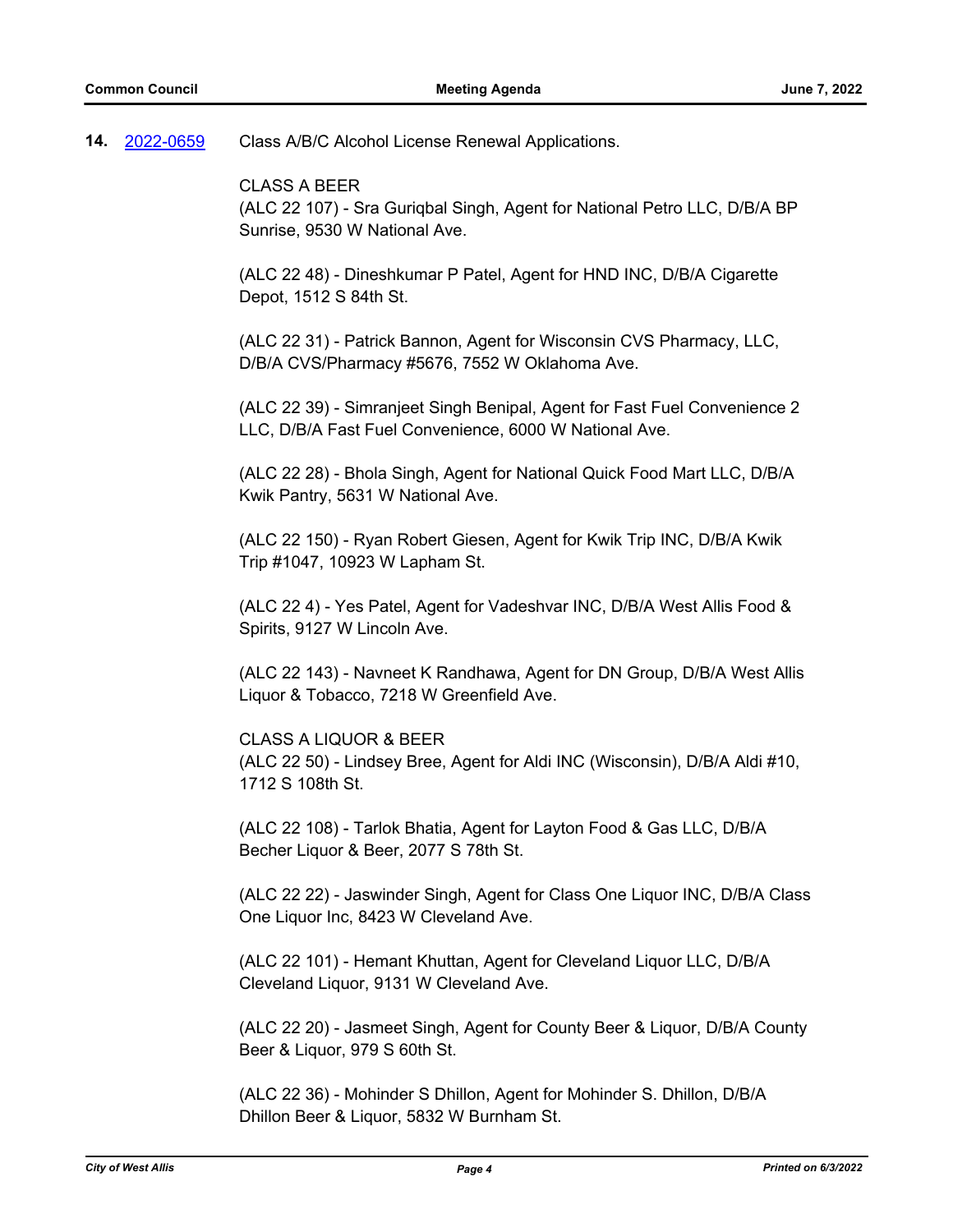(ALC 22 78) - Bryan C Edwards, Agent for Skogen's Foodliner, INC, D/B/A Festival Foods, 11111 West Greenfield Ave.

(ALC 22 122) - Guriqbal Singh Sra, Agent for Kwik Pantry 6716 LLC, D/B/A Kwik Pantry, 6716 W Lincoln Ave.

(ALC 22 92) - Qing Jie Mo, Agent for Mei Hua Market LLC, D/B/A Mei Hua Market, 11066 W National Ave.

(ALC 22 30) - Jun Guo Xiao, Agent for New Asian Supermarket, D/B/A New Asian Supermarket, 10704 W Oklahoma Ave.

(ALC 22 46) - Inderjeet Singh, Agent for Supreme Enterprises INC, D/B/A OK Liquor, 10711 W Oklahoma Ave.

(ALC 22 23) - Manjit Singh Dhillon, Agent for Manjit Singh Dhillon, D/B/A Olympia Food & Liquor, 9034 W Greenfield Ave.

(ALC 22 84) - Talwinder Soos, Agent for Taj & Navi Corporation, D/B/A One Stop West Allis Food & Liquor, 5909 W Lincoln Ave.

(ALC 22 25) - Danny C Sarandos, Agent for Parthenon Foods INC, D/B/A Parthenon Foods, 8415 W Greenfield Ave.

(ALC 22 83) - Ronald L Johnson, II, Agent for Piggly Wiggly Midwest, LLC, D/B/A Piggly Wiggly Supermarket #70, 10282 W National Ave.

(ALC 22 132) - Bhaveshkumar J Patel, Agent for Sanvi Group LLC, D/B/A Riverbend Liquor, 7506 W Oklahoma Ave.

(ALC 22 103) - Maria Rupena Karczewski, Agent for Rupena's INC, D/B/A Rupena's Foods, 7641 W Beloit Rd.

(ALC 22 144) - Pabitra Halder, Agent for State Fair Liquor & Food INC, D/B/A State Fair Liquor & Food Mart, 1568 S 81st St.

(ALC 22 120) - Chauhan K Baljit, Agent for Red Diamond INC, D/B/A Super Bottle Depot, 1357 S 76th St.

(ALC 22 45) - Daniel Nowak, Agent for Tall Guy and A Grill Catering, D/B/A Tall Guy & A Grill Catering, 6735 W Lincoln Ave.

(ALC 22 74) - Kevin F Meyer, Agent for Target Corporation, D/B/A Target Store T-2199, 2600 S 108th St.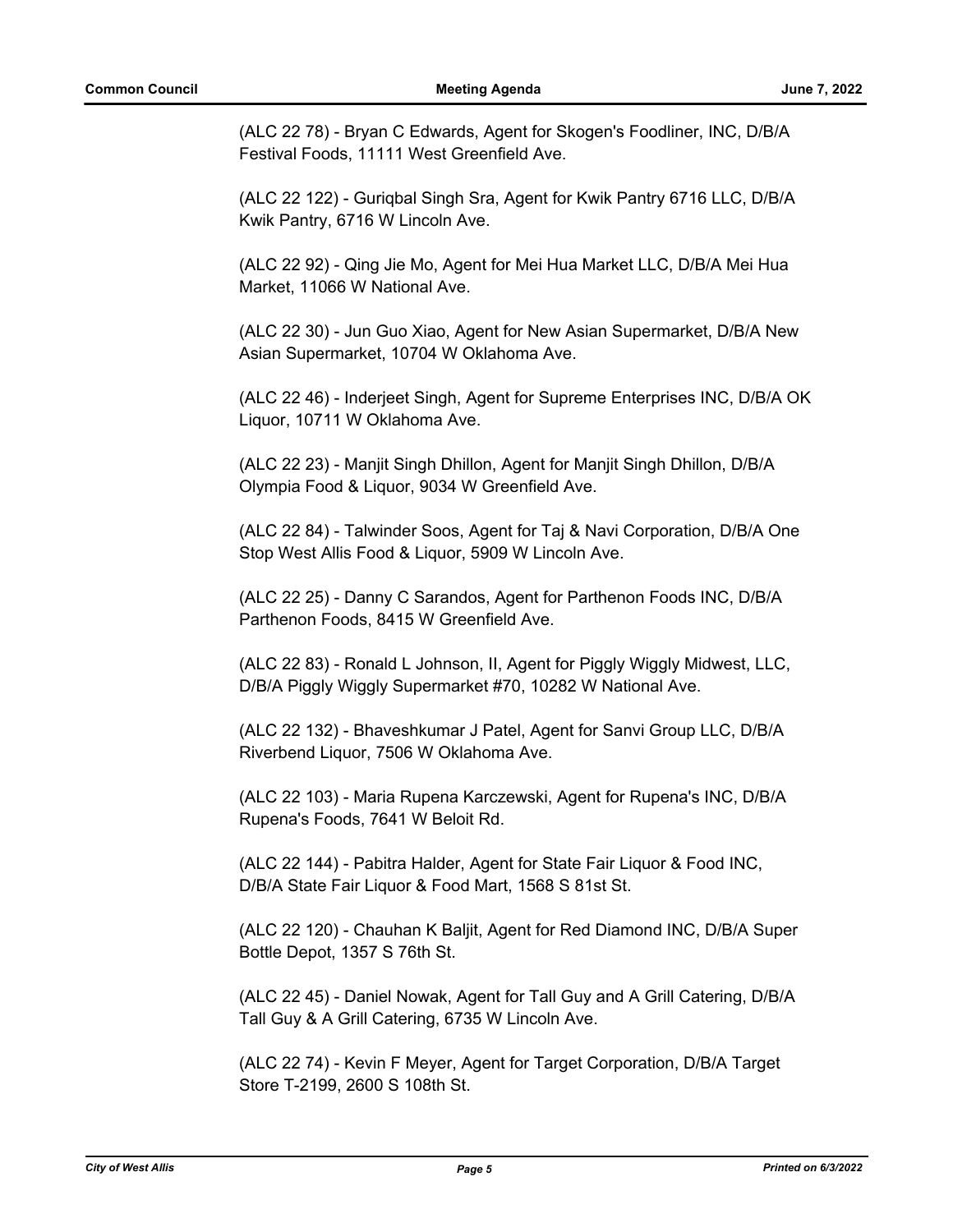(ALC 22 145) - Rajesh G Patel, Agent for Swami Shree LLC, D/B/A VJ's Food Mart, 9206 W. Schlinger Ave.

(ALC 22 140) - Kulwinder S Dhaliwal, Agent for Pooja LLC, D/B/A Walsh's Beer & Liquor, 10910 W Greenfield Ave.

(ALC 22 116) - Thi T Cao, Agent for Wandering Arrow LLC, D/B/A Wild Roots, 6807 W Becher St.

(ALC 22 17) - Chezare Misko, Agent for Wisconsin Athletic Club LLC, D/B/A Wisconsin Athletic Club, 1939 S 108th St.

CLASS B TAVERN (ALC 22 115) - Gudelia Calva Vazquez, Agent for Ricky's Restaurant LLC, D/B/A Al Pastor Mexican Food, 6533 W Mitchell St.

(ALC 22 142) - Citlali E Mendieta, Agent for Antigua Latin Restaurant LLC, D/B/A Antigua Latin Inspired Kitchen, 6207 W National Ave.

(ALC 22 97) - Satishkumar V Patel, Agent for Mallas Food Services LLC, D/B/A Aris Sports Bar, 1657 S 108th St.

(ALC 22 77) - Sally A. Dollar, Agent for BSDOLLAR LLC, D/B/A Barcode, 2110 S 60th St.

(ALC 22 137) - Martin Weigel, Agent for Weigel's HillCrest INC, D/B/A Benno's Genuine Bar & Grill, 7413 W Greenfield Ave.

(ALC 22 37) - Keith P Randolph, Agent for Boosters West, D/B/A Boosters West, 7731 W Becher St.

(ALC 22 32) - Shawn R Lange, Agent for Boz's, D/B/A Boz's Sports Bar, 1325 S 70th St.

(ALC 22 40) - Joseph S Braun, Agent for Braun's Pub & Eatery LLC, D/B/A Braun's Power House, 7100 W National Ave.

(ALC 22 81) - John G Mackowski, Agent for ZJ Squared Ventures, D/B/A Brass Monkey, 11904 W Greenfield Ave.

(ALC 22 105) - John Ralph Starr, Agent for John Starr Pickles LLC, D/B/A Broken Starr Saloon, 1100 S 60th St.

(ALC 22 128) - Anthony Sternig, Agent for Blazinng Wings INC, D/B/A Buffalo Wild Wings #409, 2950 S 108th St.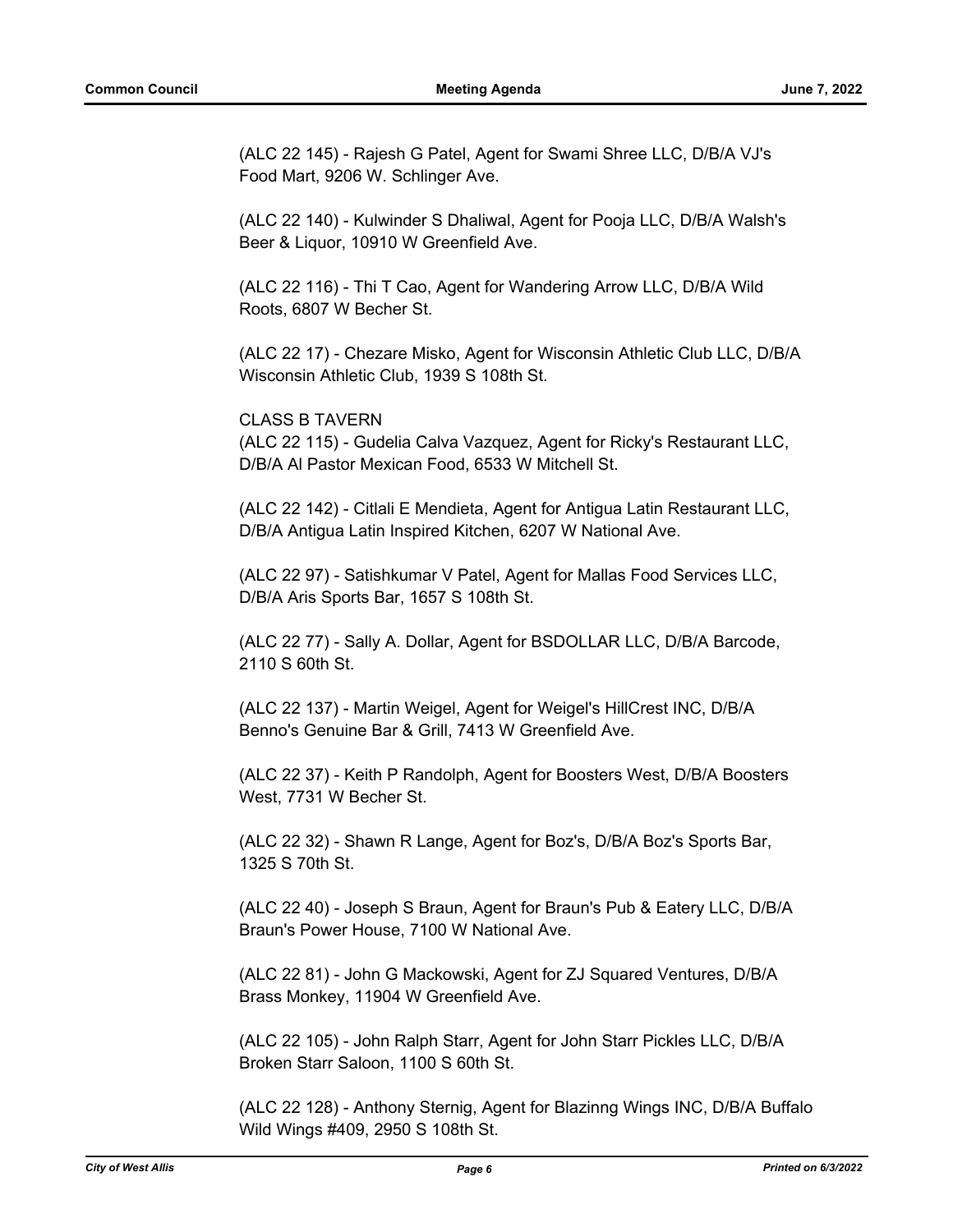(ALC 22 151) - Wendy Marie Hafemann, Agent for 2878 Bulldog Company, D/B/A Bull Dog Ale House, 2878 S 108th St.

(ALC 22 26) - Amy Elizabeth Thompson, Agent for Amy Burns, D/B/A Bug N Out, 5630 W Lincoln Ave.

(ALC 22 112) - Claudia A Martorano, Agent for Burnham Bowl, D/B/A Burnham Bowl, 6016 W Burnham St.

(ALC 22 162) - Casey Rataczak, Agent for Camino Bar West Allis LLC, D/B/A Camino, 7211 W. Greenfield Ave.

(ALC 22 125) - Christopher A Paul, Agent for Capri Restaurant Group, D/B/A Capri Di Nuovo, 8340 W Beloit Rd.

(ALC 22 12) - Lawrence J Robe Jr, Agent for Lawrence Robe Jr., D/B/A Capt'n Nicks, 1503 S 81st St.

(ALC 22 67) - Mark J Swieciak Sr, Agent for Mark J. Swieciak Sr., D/B/A Cataros Italian Villa, 5641 W Beloit Rd.

(ALC 22 35) - Antonio G Ingrilli, Agent for Caterina's Ristorante INC, D/B/A Caterina's Ristorante, 9104 W Oklahoma Ave.

(ALC 22 65) - Richard William Kinnee, Agent for Dick & Gloria's Cocktails & Dreams LLC, Cocktails & Dreams, 2201 S 55th St.

(ALC 22 121) - Joseph Carmen La Susa, Agent for Corvina Wine Company LLC, D/B/A Corvina Wine Company, 6038 W Lincoln Ave.

(ALC 22 82) - Geraldo R Howard, Agent for Cream City Print Lounge LLC, D/B/A Cream City Print Lounge, 8010 W National Ave.

(ALC 22 33) - Markus Gorsic, Agent for Jagers LLC, D/B/A Da Bar, 1900 S 60th St.

(ALC 22 171) - Jeffrey J. Krueger, Agent for R&D Krueger Enterprises INC, D/B/A Dickens Grille & Spirits, 9646 W. Greenfield Ave.

(ALC 22 133) - Tammy L Dopp, Agent for Doppelganger's LLC, D/B/A Dopp's Bar & Grill, 1753 S 68th St.

(ALC 22 79) - Mark Timber, Agent for Lo N Slow LLC, D/B/A Double B's Barbeque, 7412 W Greenfield Ave.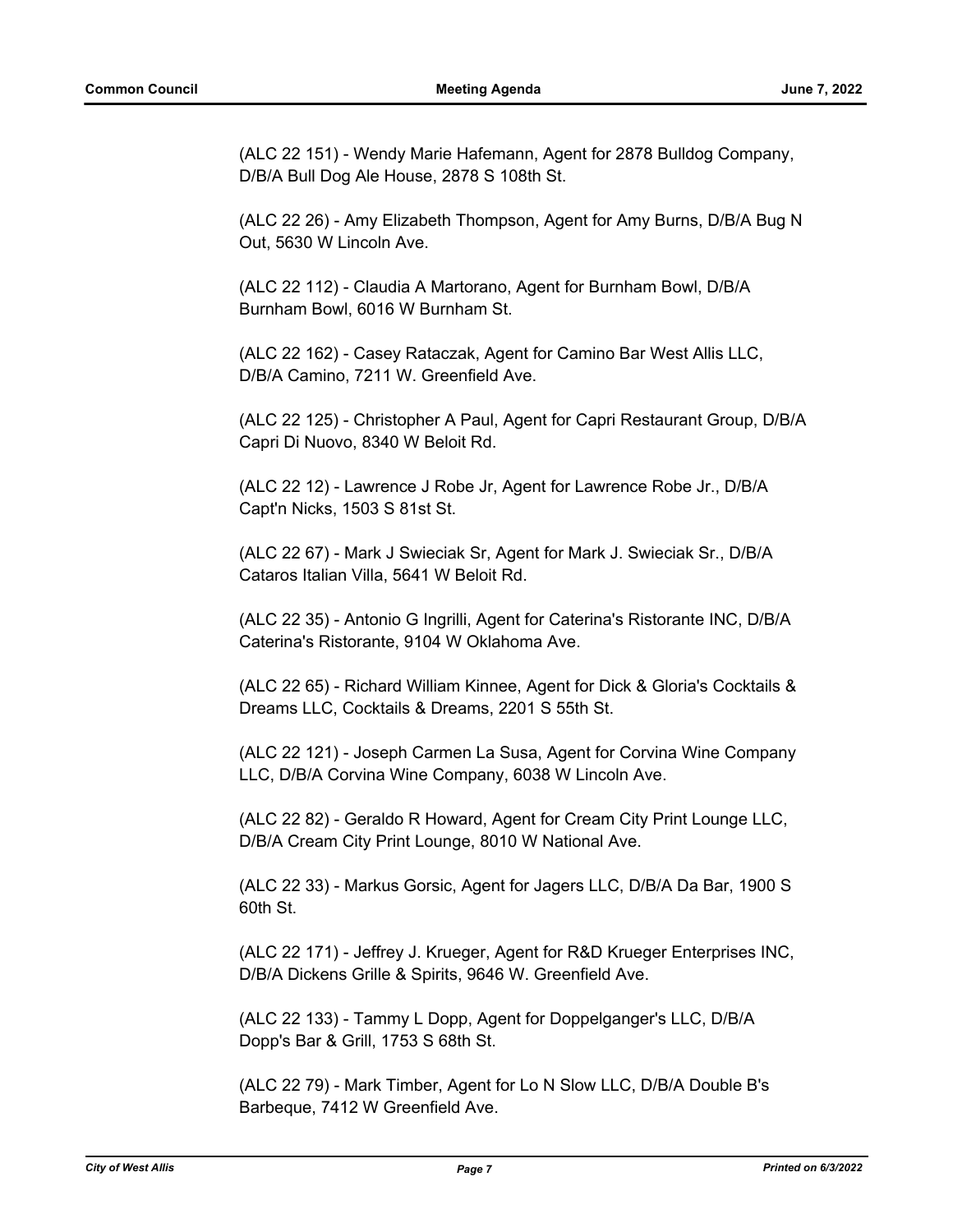(ALC 22 94) - Melanie Marie Kukis, Agent for Eckbar LLC, D/B/A Eckbar, 7408 W Walker St.

(ALC 22 10) - Sandra J Piotrowski, Agent for Fiddler's Green, INC, D/B/A Fiddler's Green, 6108 W Burnham St.

(ALC 22 117) - Steven Ticali, Agent for Filippo's Italian Restaurant INC, D/B/A Filippo's Italian Restaurant, 6915 W Lincoln Ave.

(ALC 22 7) - Mark S Silber, Agent for Mark S. Silber, D/B/A Flappers, 7527 W Becher St.

(ALC 22 153) - Michael Grant Lange, Agent for Mike 7 LLC, D/B/A Fourth-N-Long, 8911 W National Ave.

(ALC 22 47) - Yun Zheng, Agent for Fujiyama LLC, D/B/A Fujiyama Sushi & Hibachi, 2916 S 108th St.

(ALC 22 123) - Melissa A Schrubbe, Agent for DHV Enterprises LLC, D/B/A GM's Dog House, 1641 S 68th St.

(ALC 22 109) - Debra L Hosseini, Agent for Gus' Deli LLC, D/B/A Gus' Deli, 813 S 60th St.

(ALC 22 147) - Scott Biggar, Agent for West Allis Hotel Ventures LLC, D/B/A Hampton Inn & Suites Milwaukee West, 8201 W Greenfield Ave.

(ALC 22 64) - Richard G Branski, Agent for K&M of West Allis INC, D/B/A Hanke's, 6101 W Lincoln Ave.

(ALC 22 15) - David Steven Socolick, Agent for Dave Socilick, D/B/A Happy Dave'z Pub, 7033 W Becher St.

(ALC 22 9) - Marc J Lovora, Agent for MLSD INC, D/B/A Happy Tap, 6801 W Beloit Rd.

(ALC 22 136) - Brian J Blocher, Agent for Havana Lounge LLC, D/B/A Havana Lounge & Cigar, 9505 W Greenfield Ave.

(ALC 22 91) - Jeffrey S Raush, Agent for Milwaukee Entertainment LLC, D/B/A Heart Breakers, 9440 W National Ave.

(ALC 22 49) - John Roots, Agent for National 92nd LLC, D/B/A Henry Flach's, 9140 W National Ave.

(ALC 22 157) - Yacoub I. Kaloti, Agent for AHTRST Concessions LLC,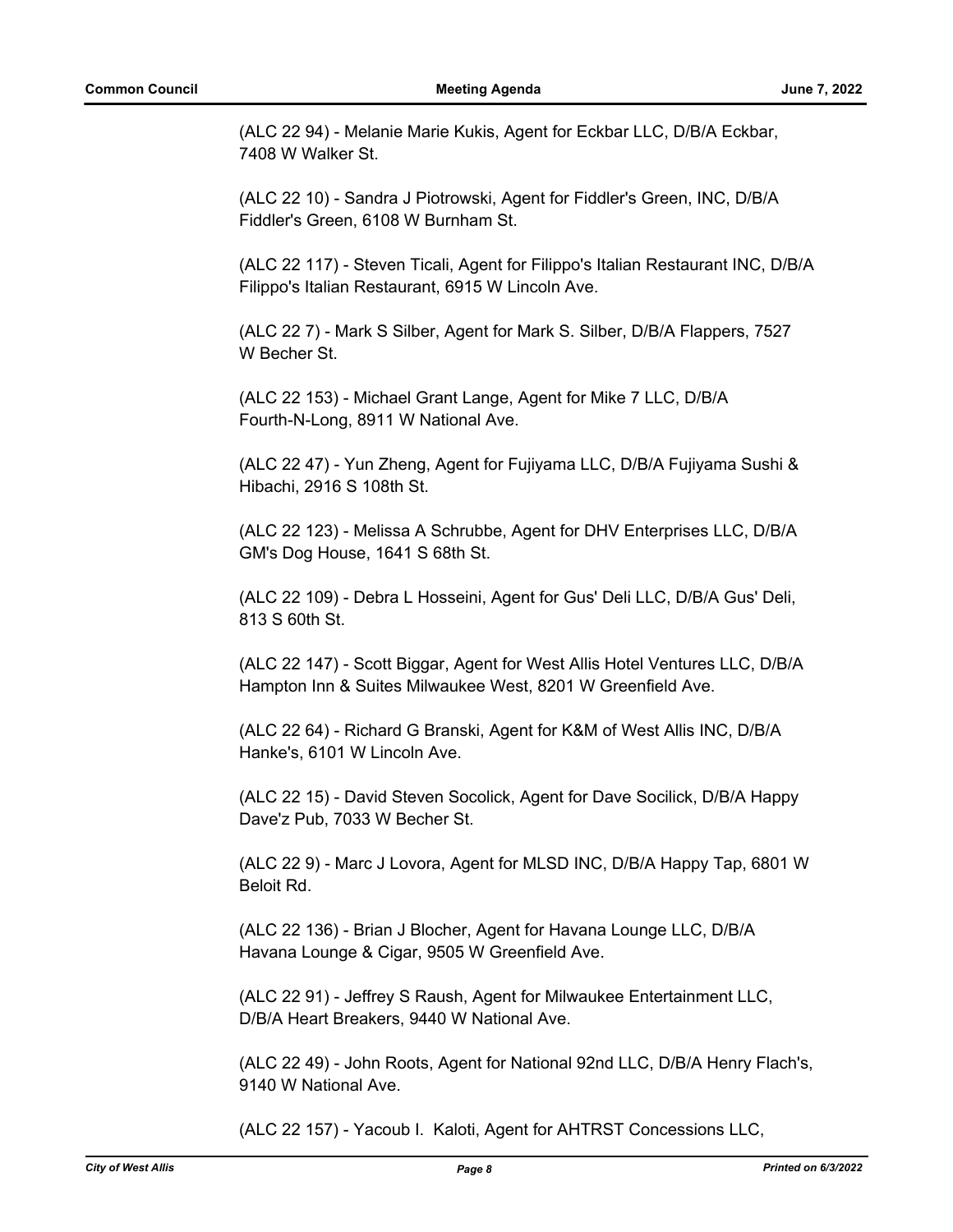D/B/A Holiday Inn Express West Allis, 10111 W Lincoln Ave.

(ALC 22 16) - Jeffery M Clark, Agent for Jc's Pub INC, D/B/A JC's Pub & Grub, 8028 W National Ave.

(ALC 22 96) - Joel Hoecherl, Agent for JD's Pub LLC, D/B/A JD's Pub & Grill, 6300 W Lincoln Ave.

(ALC 22 146) - Kevin F Bagurdes, Agent for Jimmy B's Trail's End INC, D/B/A Jimmy B's Trail's End, 7216 W Lincoln Ave.

(ALC 22 119) - Christopher John Bitz II, Agent for Jocii Enterprises, D/B/A Jock Stop Sports Bar, 7930 W National Ave.

(ALC 22 14) - Jason J Powelski, Agent for Jayders LLC, D/B/A Just J's, 9033 W National Ave.

(ALC 22 1) - Ed Jones, Agent for EKC Investments LLC, D/B/A Kane's Bar & Grill, 6922 W Orchard St.

(ALC 22 34) - Julian R Lukic-Kegel, Agent for Kegel's LLC, D/B/A Kegel's Inn, 5901 W National Ave.

(ALC 22 62) - Gina Marie Jaeckel, Agent for Kip's Inn, INC, D/B/A Kip's Inn, 837 S 108th St.

(ALC 22 160) - Urbano Ramirez, Agent for La Costena Cafe LLC, D/B/A La Costena Café, 5823 W Burnham St.

(ALC 22 113) - Fatima I Garcia, Agent for Fatima Garcia-Silva, D/B/A Las Fajitas Mexican Restaurant, 10114 W Greenfield Ave.

(ALC 22 51) - Hugo J Juarez, Agent for ARH Enterprises LLC, D/B/A Las Palmas, 6007 W Burnham St.

(ALC 22 42) - Kyle Ida, Agent for Layman Brewing LLC, D/B/A Layman Brewing, 6001 W Madison St.

(ALC 22 148) - Kathy L Goedde, Agent for CRG Investments LLC, D/B/A Limanski's Pub, 8900 W Greenfield Ave.

(ALC 22 93) - Joseph E Lynch, Agent for 5th District Pub INC, D/B/A Lynch's, 2300 S 108th St.

(ALC 22 154) - Justin A. Fernandez, Agent for Mapa INC, D/B/A Mama Mia Italian Cuisine, 8531 W Greenfield Ave.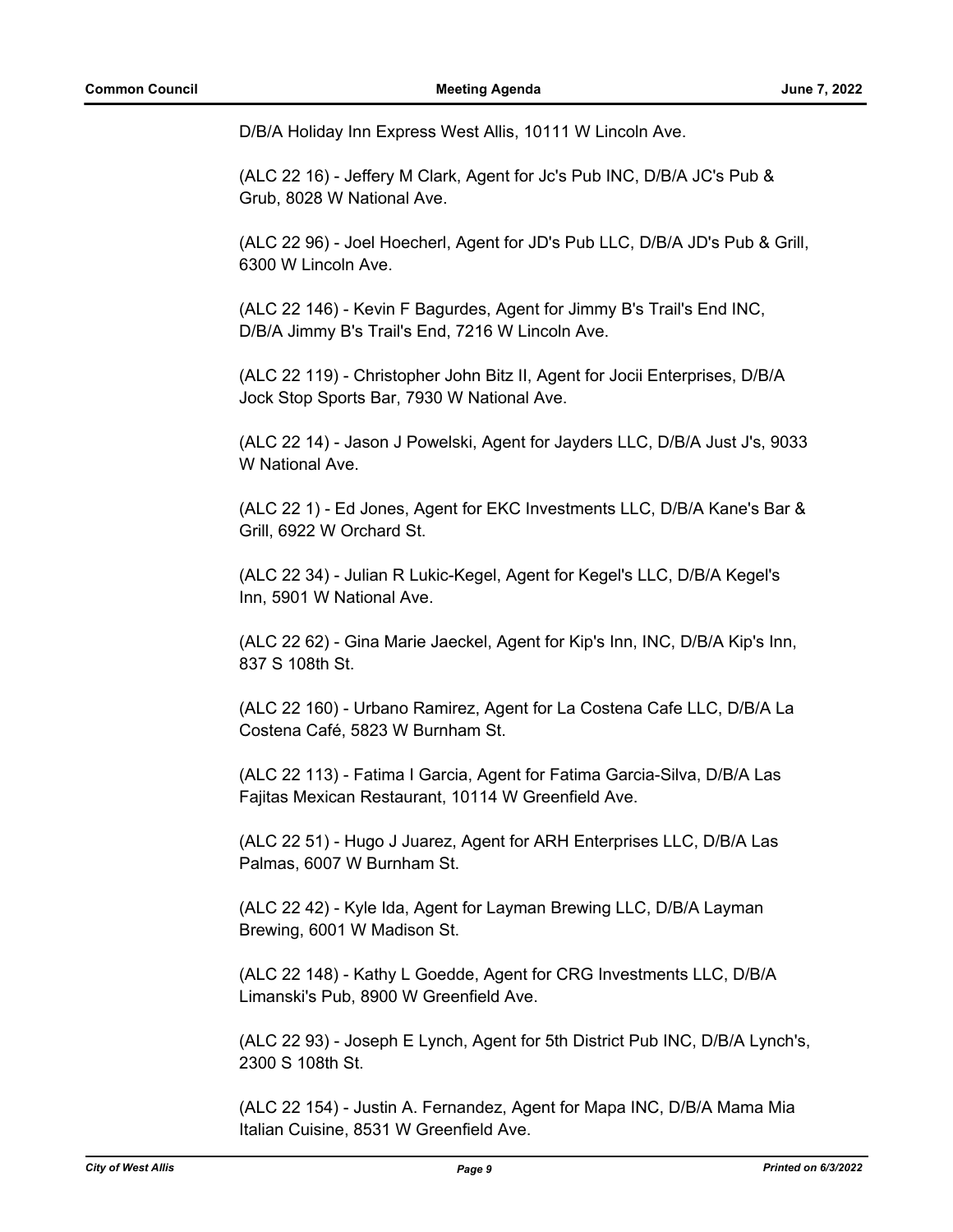(ALC 22 158) - Daniel M. Mcguire, Agent for McGuire's Bar, D/B/A McGuire's Bar, 6235 W National Ave.

(ALC 22 29) - Dennis R Ermi, Agent for Michael's Family Restaurant of West Allisf W.A., D/B/A Michael's Family Restaurant of West Allis, 8417 W Cleveland Ave.

(ALC 22 53) - Deborah Ann Ramirez, Agent for Mis Suenos LLC, D/B/A Mis Suenos, 7335 W Greenfield Ave.

(ALC 22 27) - Michelle A Alexander, Agent for Mishe's LLC, D/B/A Mishe's, 7411 W Becher St.

(ALC 22 8) - John E Roots, Agent for Calhoun BBQ INC, D/B/A Natty Oaks Pub & Eatery, 11505 W National Ave.

(ALC 22 85) - Michael C O'Connor, Agent for Oar LLC, D/B/A O'Connor's Perfect Pint, 8423 W Greenfield Ave.

(ALC 22 102) - Kristine M Budiac, Agent for Field Trip LLC, D/B/A Paulie's Field Trip, 1430 S 81st St.

(ALC 22 99) - Kristine M Budiac, Agent for Paulie's Pub & Eatery LLC, D/B/A Paulie's Pub & Eatery, 8031 W Greenfield Ave.

(ALC 22 90) - Maria Goumenos, Agent for M D Y Pegasus LLC, D/B/A Pegasus Restaurant, 7727 W Greenfield Ave.

(ALC 22 11) - Randal W Katzuba, Agent for Randal Katzuba, D/B/A Randy's Neighbor's Inn, 6922 W Becher St.

(ALC 22 87) - Eric G Millard, Agent for Red White And Brews LLC, D/B/A Red White & Brews, 7127 W National Ave.

(ALC 22 100) - Donald L Dougherty, Agent for Riviera of Wisconsin, INC, D/B/A Riviera Lanes, 8600 W Greenfield Ave.

(ALC 22 98) - Sharon L Butterfield, Agent for Sharon L. Butterfield, D/B/A Rockstars Saloon, 5826 W Burnham St.

(ALC 22 24) - Paula A Rossi, Agent for Rosco's LLC, D/B/A Rosco's, 6711 W Beloit Rd.

(ALC 22 106) - Ricky Eugene Sergeant, Agent for Ns INC, D/B/A Sarge's Corner, 1979 S 54th St.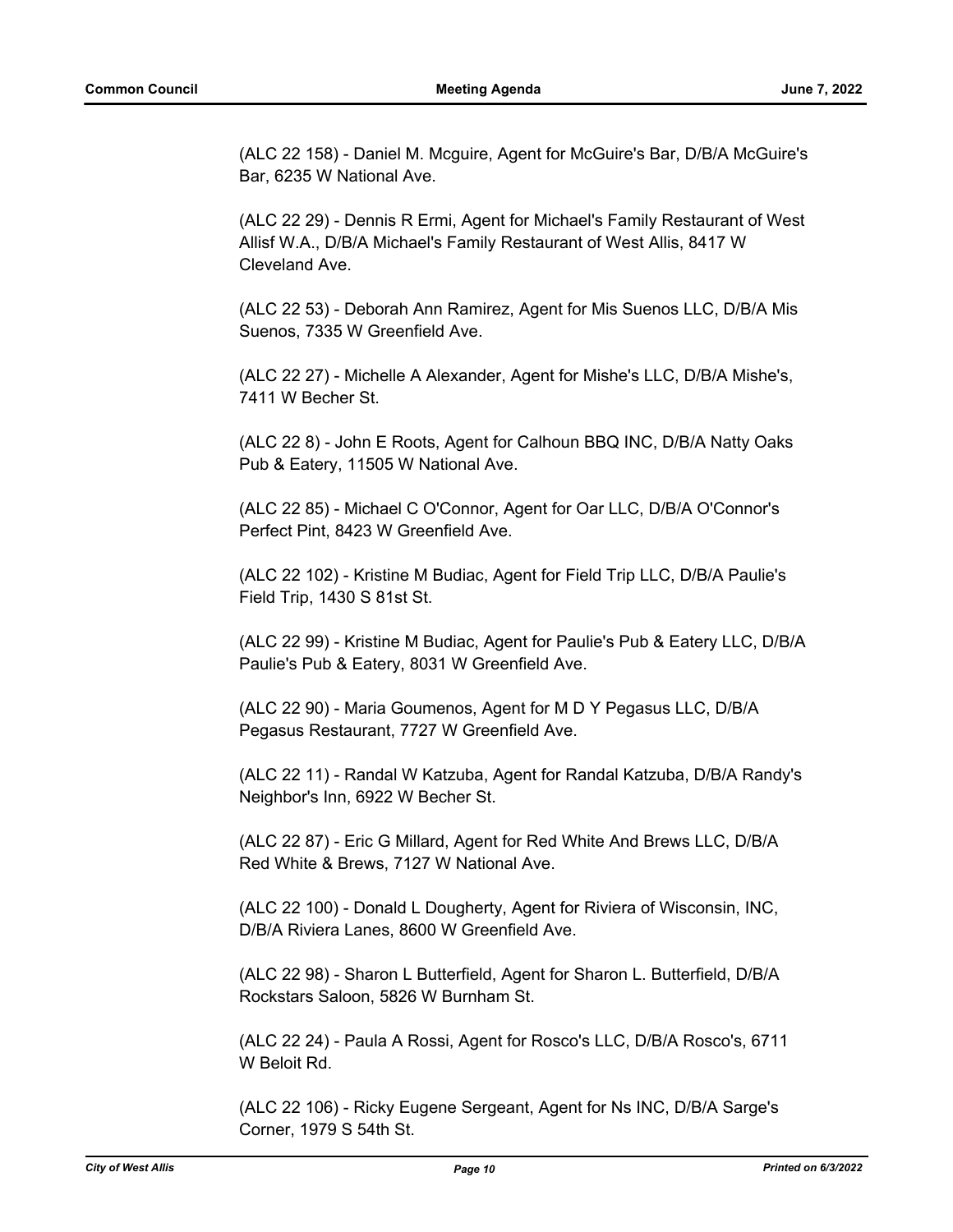(ALC 22 21) - Jerry Ulrich, Agent for Jerry Ulrich, D/B/A Scooter's Tap, 9000 W National Ave.

(ALC 22 114) - Antonio Escobedo, Agent for Senor Sol LLC, D/B/A Senor Sol Mexican Restaurant, 8129 W Greenfield Ave.

(ALC 22 88) - Toron A Brown, Agent for Set Apart Lounge LLC, D/B/A Set Apart Lounge, 1022 S 60th St.

(ALC 22 134) - Jodie G Hay, Agent for J Hay LLC, D/B/A Shamrox, 6851 W Beloit Rd.

(ALC 22 5) - Christina M Gajewski, Agent for Shepherd's Sports Lounge INC, D/B/A Shepherd's Hideaway, 8924 W Schlinger Ave.

(ALC 22 2) - Jay Stamates, Agent for 6139 Beloit Tavern LLC, D/B/A Shotskis, 6139 W Beloit Rd.

(ALC 22 127) - Douglas M Ross, Agent for Escape Horse Inn LLC, D/B/A Six Points Pub & Grille, 6200 W Greenfield Ave.

(ALC 22 124) - Benjamin A Buss, Agent for Stalley Cats, D/B/A Stalley Cats, 6201 W Mitchell St.

(ALC 22 135) - Rachel L Daniels, Agent for Stallis Palace LLC, D/B/A Stallis Palace, 8812 W Greenfield Ave.

(ALC 22 155) - William L. Potocic, Agent for Potocic Enterprises LLC, D/B/A State Fair Inn, 8101 W Greenfield Ave.

(ALC 22 43) - Mark S Lutz, Agent for WA Cheese & Sausage Shop LLC, D/B/A Station No. 6, 6800 W Becher St.

(ALC 22 89) - Cindy Sobczak, Agent for Sobczak & Sitowski LLC, D/B/A Steakhouse 100, 7246 W Greenfield Ave.

(ALC 22 95) - Heather A Rodriguez, Agent for HMSR LLC, D/B/A Stingers, 9534 W Greenfield.

(ALC 22 104) - Dean T Ratas, Agent for DTR Enterprises LLC, D/B/A Studz Pub, 6833 W National Ave.

(ALC 22 41) - Supawadee Pamoto, Agent for Su Plus Two LLC, D/B/A Su Plus Two, 7028 W Greenfield Ave.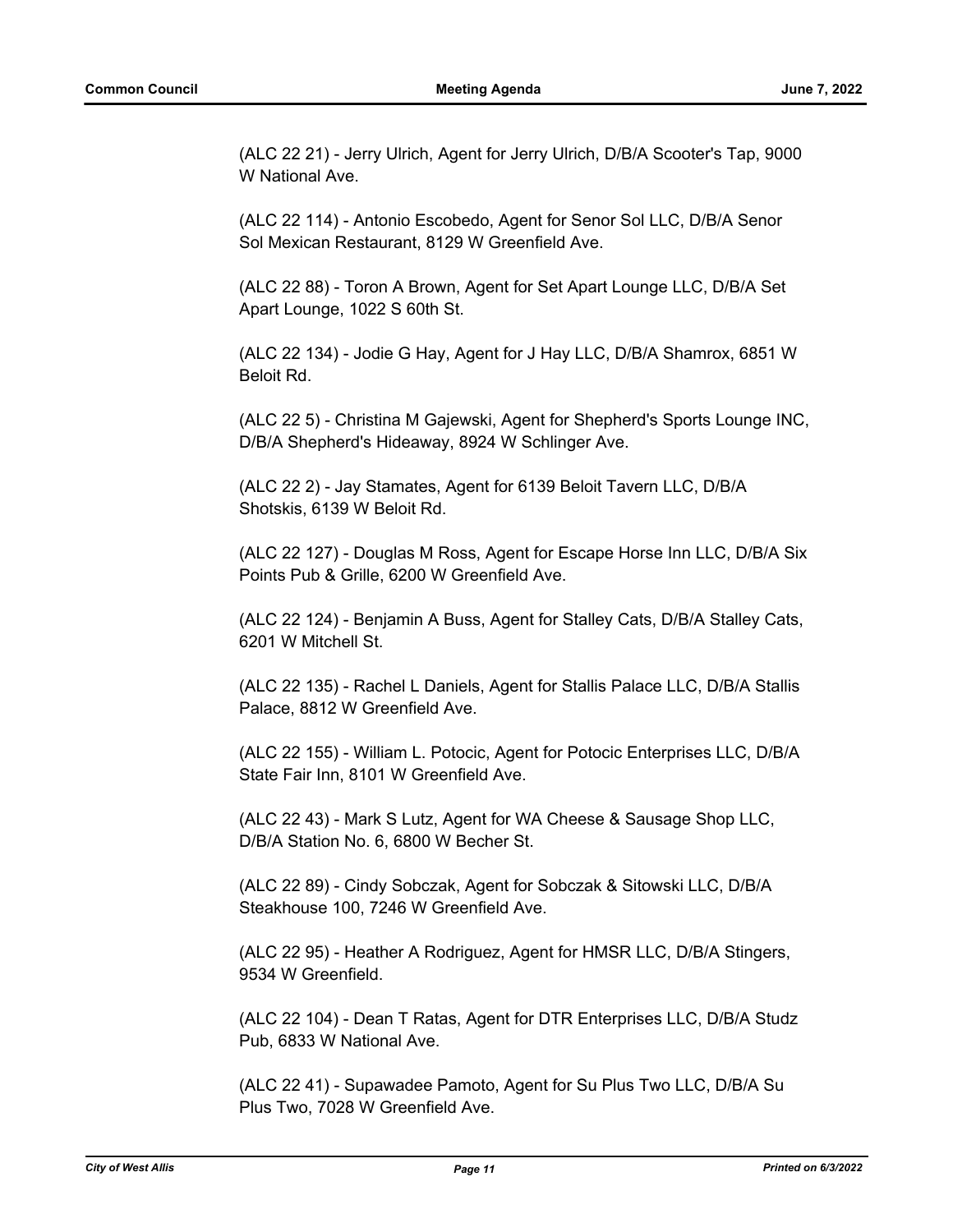(ALC 22 52) - Sohan Singh, Agent for Akar INC, D/B/A Tandoor Restaurant, 1117 S 108th St.

(ALC 22 18) - Philip Michael Kleist, Agent for Mlsd INC, D/B/A Tap City Usa, 7207 W National Ave.

(ALC 22 156) - Lawrence E Pryor, Agent for The Buzzard's Nest LLC, D/B/A The Buzzard's Nest, 6000 W Mitchell St.

(ALC 22 76) - Tedrick Timmons, Agent for The Candle Company LLC, D/B/A The Candle Company, 8100 W National Ave.

(ALC 22 75) - Ronald Lee Mellantine, Agent for Top Dog Enterprises LLC, D/B/A The Choice Pub & Eatery, 9638 W National Ave.

(ALC 22 130) - Neal Steffek, Agent for Steffek LLC, D/B/A The Drunk Uncle, 1902 S 68th St.

(ALC 22 131) - Jacob M Silber, Agent for The Network, D/B/A The Network, 9541 W Cleveland Ave.

(ALC 22 129) - Christopher Paul, Agent for MB Dining, D/B/A The Reunion, 6610 W Greenfield Ave.

(ALC 22 152) - Michelle Felten, Agent for Tomken's INC, D/B/A Tomken's, 8001 W Greenfield Ave.

(ALC 22 66) - Thomas P Amann, Agent for Tom Amann LLC, D/B/A Tommy Amann's, 8824 W Becher St.

(ALC 22 126) - Daniel Protic, Agent for Uncle Fester's, D/B/A Uncle Fester's, 5906 W Burnham St.

(ALC 22 38) - Mark S Lutz, Agent for WA Cheese & Sausage Shop LLC, D/B/A West Allis Cheese & Sausage Shop, 2074 S 69th St.

(ALC 22 80) - Nicole M Deback, Agent for Deback's Wrestling Taco LLC, D/B/A Wrestling Taco, 1606 S 84th St.

(ALC 22 118) - Ting Min Chau, Agent for Yang's Eggroll House Restaurant LLC, D/B/A Yang's Eggroll House Restaurant, 1507 S 108th St.

(ALC 22 86) - Patricia Zarate, Agent for Z's Bar INC, D/B/A Z's Bar, 6309 W National Ave.

CLASS B BEER / CLASS C WINE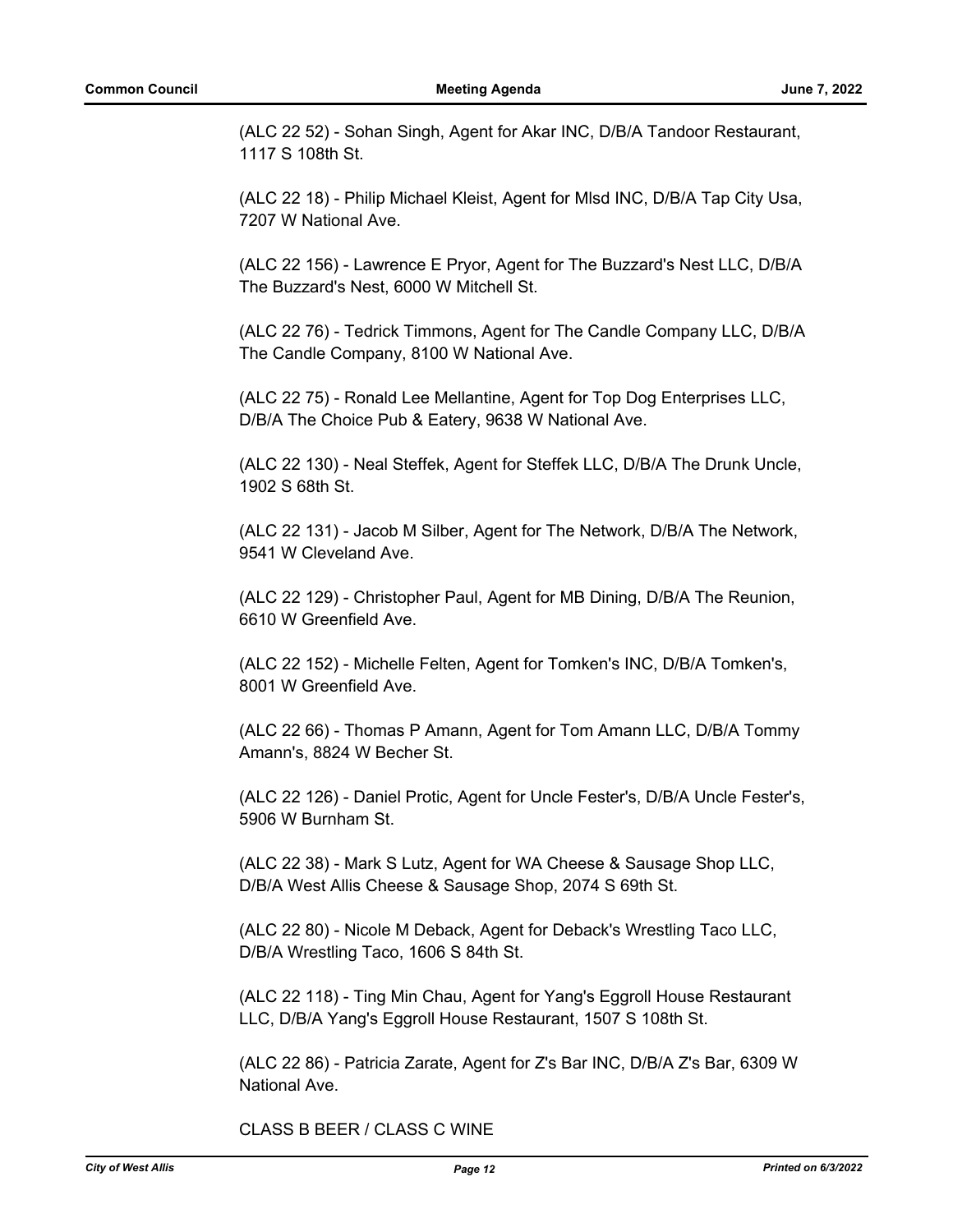(ALC 22 110) - Yong Feng Lai, Agent for Fortune Restaurant Corp, D/B/A Fortune Restaurant, 2945 S 108th St.

(ALC 22 141) - Andrew W Vap, Agent for Mongolian Grill Restaurant Operating Company LLC, D/B/A Huhot Mongolian Grill, 3021 S 108th St.

(ALC 22 138) - Ricci G Mane, Agent for JRK Enterprises, D/B/A Pepi's Pizza, 1329 S 70th St.

(ALC 22 44) - Phounpraseuth Vechsathol, Agent for Singha Thai LTD, D/B/A Singha Thai Restaurant, 2237 S 108th St.

(ALC 22 161) - Waner Liang, Agent for Yong Shun LLC, D/B/A Szechuan Restaurant, 11102 W National Ave.

*Recommendation:* Approve

**15.** [2022-0668](http://westalliswi.legistar.com/gateway.aspx?m=l&id=/matter.aspx?key=28927) 2020 Single Audit Report.

*Recommendation:* Place on File

Finance Director/Comptroller submitting report for May 2022 indicating City of West Allis checks issued in the amount of \$2,563,677.12. **16.** [2022-0678](http://westalliswi.legistar.com/gateway.aspx?m=l&id=/matter.aspx?key=28937) *Recommendation:* Place on File

#### **K. COMMON COUNCIL RECESS**

#### **L. NEW AND PREVIOUS MATTERS**

#### **ADMINISTRATION & FINANCE COMMITTEE**

Ordinance updating appraiser salary grade and replacing safety & training coordinator position title with risk manager position. **17.** [O-2022-0090](http://westalliswi.legistar.com/gateway.aspx?m=l&id=/matter.aspx?key=28947)

*Recommendation:* Pass

*Sponsors:* Alderperson Haass

Resolution to amend Policy No. 1410 relating to time off allocation and negative balance. **18.** [R-2022-0373](http://westalliswi.legistar.com/gateway.aspx?m=l&id=/matter.aspx?key=28883)

*Recommendation:* Adopt

Resolution Providing for the Sale of Approximately \$4,315,000 General Obligation Promissory Notes, Series 2022A. **19.** [R-2022-0387](http://westalliswi.legistar.com/gateway.aspx?m=l&id=/matter.aspx?key=28926)

*Recommendation:* Adopt

*Sponsors:* Alderperson Haass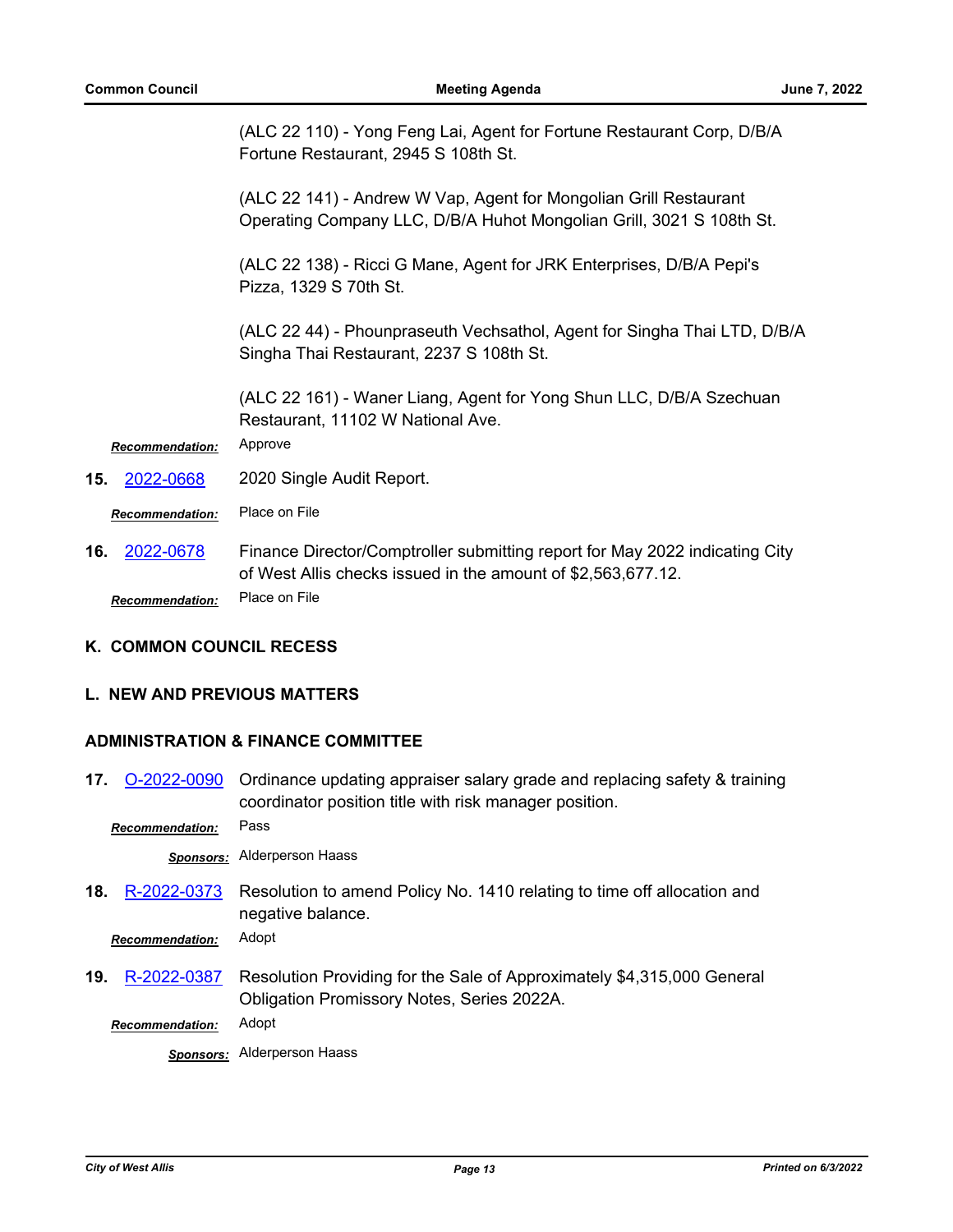| 20.                           | R-2022-0399            | Resolution relative to authorizing the renewal of a 5-year contract for body<br>worn cameras and acquiring unlimited third-party storage for a sum of<br>\$132,800.00 per year from Axon.                                                                                                                                                             |
|-------------------------------|------------------------|-------------------------------------------------------------------------------------------------------------------------------------------------------------------------------------------------------------------------------------------------------------------------------------------------------------------------------------------------------|
|                               | <b>Recommendation:</b> | Adopt                                                                                                                                                                                                                                                                                                                                                 |
| 21.                           | R-2022-0418            | Resolution to authorize the agreement between the City and Dell<br>Technologies to purchase new Desktop Computers for \$34,408 from account<br>100-1101-517.51-11.                                                                                                                                                                                    |
|                               | <b>Recommendation:</b> | Adopt                                                                                                                                                                                                                                                                                                                                                 |
|                               | <b>Sponsors:</b>       | <b>Alderperson Haass</b>                                                                                                                                                                                                                                                                                                                              |
| 22.                           | R-2022-0419            | Resolution to approve an amendment to the FY 2016-FY 2021 Annual Plan of<br>the Community Development Block Grant Program, relative to allocating an<br>additional \$140,000 of contingency funding to the FY 2021 Community<br>Development Block Grant Annual Plan for the creation of a new Street<br>Lighting and Pedestrian Improvement Activity. |
|                               | <b>Recommendation:</b> | Adopt                                                                                                                                                                                                                                                                                                                                                 |
|                               |                        | <b>Sponsors:</b> Alderperson Haass                                                                                                                                                                                                                                                                                                                    |
| <b>PUBLIC WORKS COMMITTEE</b> |                        |                                                                                                                                                                                                                                                                                                                                                       |
| 23.                           | R-2022-0374            | Resolution Approving an Agreement with the Milwaukee Metropolitan<br>Sewerage District (MMSD) to receive \$86,735.00 in funding through the                                                                                                                                                                                                           |

MMSD Green Solutions Program for the installation of Green Infrastructure on the following alleys:

> 1. The north/south alley west of South Wollmer Road, with West Ohio Avenue on the north and West Wildwood Lane on the south;

2. The north/south and east/west alley north of West National Avenue and west of South 74th Street, with West Lapham Street on the north and South 75th Street on the west.

*Recommendation:* Adopt

*Sponsors:* Public Works Committee

Resolution constituting a relocation order, for the laying out, relocation and improvement of a water transmission and distribution facility. **24.** [R-2022-0379](http://westalliswi.legistar.com/gateway.aspx?m=l&id=/matter.aspx?key=28924)

*Recommendation:* Adopt

*Sponsors:* Public Works Committee

Resolution to approve bid of State Contractors, Inc. for alley reconstruction in the City of West Allis in the amount of \$192,472.00. **25.** [R-2022-0410](http://westalliswi.legistar.com/gateway.aspx?m=l&id=/matter.aspx?key=28932)

*Recommendation:* Adopt

*Sponsors:* Public Works Committee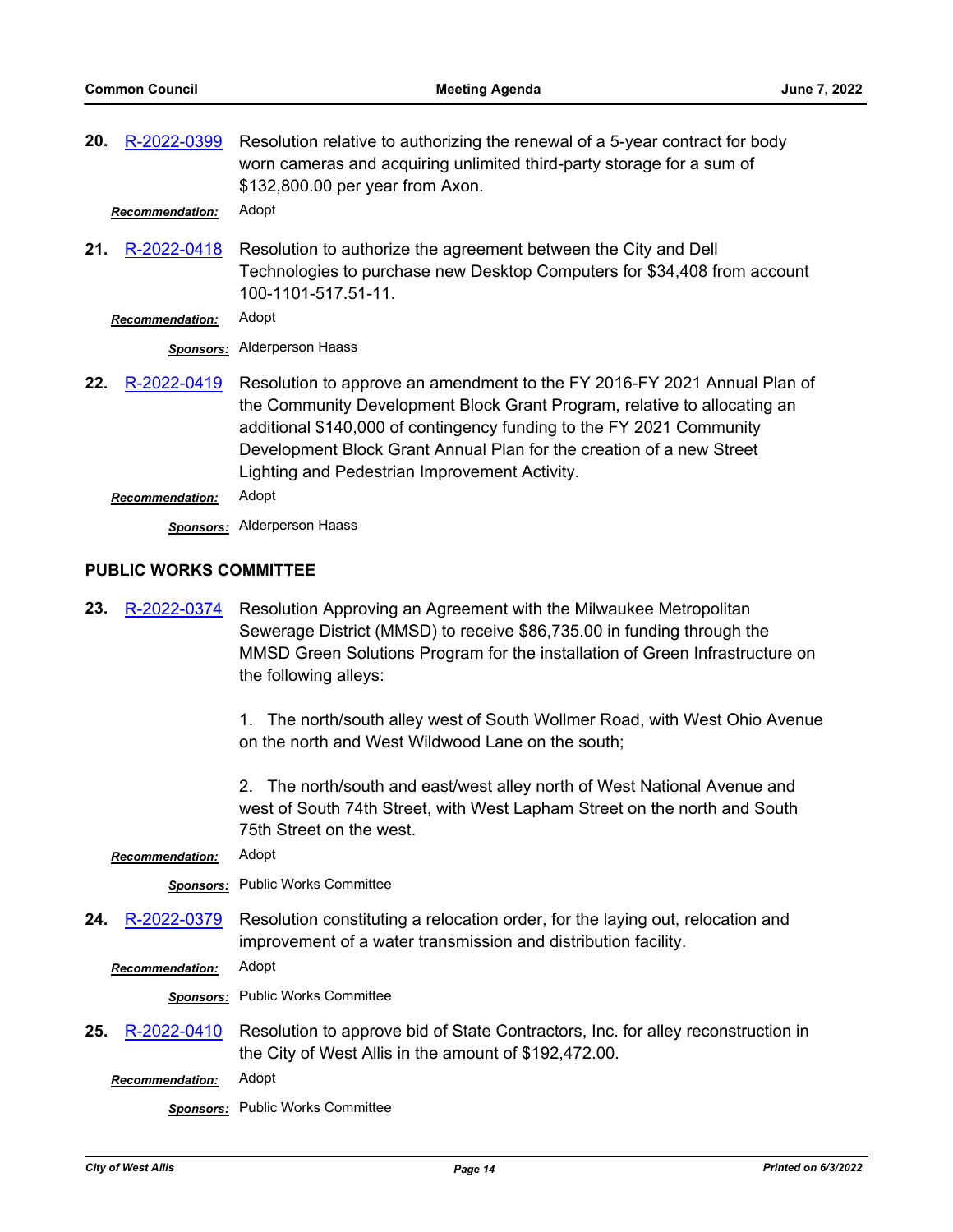| R-2022-0411            | Resolution to approve bid of MP Systems, Inc for Becher Street String                                            |
|------------------------|------------------------------------------------------------------------------------------------------------------|
|                        | Lighting a Community Development Block Grant Project in the City of West<br>Allis in the amount of \$338,388.38. |
| <b>Recommendation:</b> | Adopt                                                                                                            |
|                        | Sponsors: Public Works Committee                                                                                 |
| 27.<br>2022-0633       | Communication regarding 2023 Special Assessment Rates.                                                           |
|                        |                                                                                                                  |

*Recommendation:* Approve

## **SAFETY & DEVELOPMENT COMMITTEE**

### **Public Hearing Items (Safety & Development Committee)**

Resolution relative to the determination for a Condition Use Permit for Urban Pioneer, a proposed multifamily dwelling, to be located at 8001 W. National Ave. and 80\*\* W. National Ave. **28.** [R-2022-0353](http://westalliswi.legistar.com/gateway.aspx?m=l&id=/matter.aspx?key=28832)

*Sponsors:* Safety and Development Committee

Resolution relative to the determination for a Conditional Use Permit for Taco Johns, a proposed restaurant with accessory drive-through service, to be located on a new lot to be created east of 6767 W. Greenfield Ave. **29.** [R-2022-0359](http://westalliswi.legistar.com/gateway.aspx?m=l&id=/matter.aspx?key=28852) *Sponsors:* Safety and Development Committee

#### **New and Previous Matters**

Resolution approving a Certified Survey Map to split a commercial property into two lots of record located at 6767 W. Greenfield Ave. submitted by Mark Lampe (Tax Key No. 453-0001-005). **30.** [R-2022-0378](http://westalliswi.legistar.com/gateway.aspx?m=l&id=/matter.aspx?key=28922)

*Recommendation:* Adopt

*Sponsors:* Safety and Development Committee

**31.** [2022-0663](http://westalliswi.legistar.com/gateway.aspx?m=l&id=/matter.aspx?key=28923) Discussion regarding eliminating split-zoned properties.

#### **LICENSE & HEALTH COMMITTEE**

**32.** [O-2022-0087](http://westalliswi.legistar.com/gateway.aspx?m=l&id=/matter.aspx?key=28921) Ordinance to amend noise regulation variance process.

*Sponsors:* Alderperson Reinke and Tenorio

- New Class A Beer License for National Petro, LLC, d/b/a BP Sunrise, 9530 W. National Avenue, West Allis, WI 53227; Agent: Sra Guriqbal Singh. (ALC 22 107) **33.** [2022-0592](http://westalliswi.legistar.com/gateway.aspx?m=l&id=/matter.aspx?key=28819)
- New Class B Tavern License for Nicky Migz Place LLC, d/b/a Nicky Migz Place, 9105 W. Lincoln Avenue, Agent: Christopher Allen Miguet. (ALC 22 139) **34.** [2022-0653](http://westalliswi.legistar.com/gateway.aspx?m=l&id=/matter.aspx?key=28916)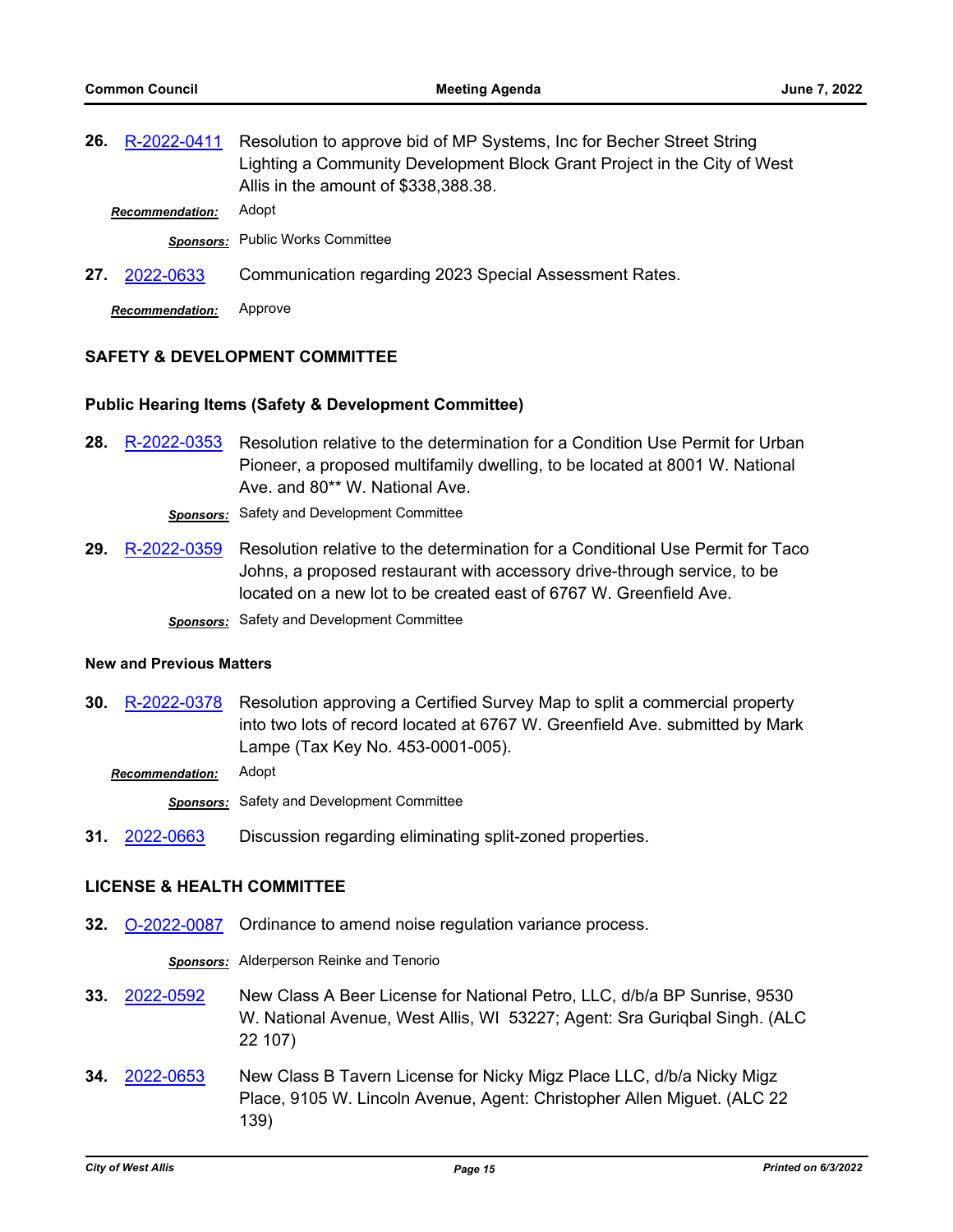| 35. | 2022-0698 | Class B Tavern Seasonal Temporary Public Entertainment Premises Permit<br>Amendment request for Riviera of Wisconsin, d/b/a Riviera Lanes, 8600 W.<br>Greenfield Avenue, requesting outdoor entertainment on Wednesday and<br>Thursday nights (TEMP 22 4) |
|-----|-----------|-----------------------------------------------------------------------------------------------------------------------------------------------------------------------------------------------------------------------------------------------------------|
| 36. | 2022-0604 | Class B Tavern Seasonal Temporary Premise Extension and Temporary<br>Public Entertainment Premises Permit requests for Doppleganger's Inc, d/b/a<br>Dopp's Bar & Grill, 1753 S 68th St, from May 18, 2022 to November 1, 2022.<br>(TEMP 22 10)            |
| 37. | 2022-0632 | Class B Tavern Seasonal Temporary Premise Extension request for Camino,<br>7211-7213 W. Greenfield Avenue, from June 8, 2022 to November 15, 2022.<br>(TEMP 22 11)                                                                                        |
| 38. | 2022-0639 | Transient Merchant License Application for Jessica Lockhart representing<br>TruGreen Lawn Care Service, offering lawn care services through December<br>31, 2022. (DSSH 5)                                                                                |
| 39. | 2022-0651 | Application for Transfer of a License from Premises to Premises of a Class A<br>Liquor License for State Fair Liquor & Food Mart's current location at 1568<br>S. 81st Street to 1717 S. 76th Street, for Pabrita Halder, Agent.                          |
| 40. | 2022-0680 | 2022-2024 New Operator's License (Bartender/Class D Operator)<br>application for Loretta Parys. (BART 171)                                                                                                                                                |
| 41. | 2022-0681 | 2022-2024 New Operator's License (Bartender/Class D Operator)<br>application for Joel Briones. (BART 172)                                                                                                                                                 |
| 42. | 2022-0686 | Communication regarding Nuisance Abatement Program - Action Plan<br>Progress.                                                                                                                                                                             |

## **ADVISORY COMMITTEE**

- Resolution in support of universal background checks for firearm acquisition and prohibiting the sale of AR-15-style rifles. **43.** [R-2022-0389](http://westalliswi.legistar.com/gateway.aspx?m=l&id=/matter.aspx?key=28928) *Sponsors:* Alderperson Vitale
- Appointment by Mayor Devine of Alice Behnke to the Board of Appeals with a 3-year term to expire June 7, 2025. **44.** [2022-0646](http://westalliswi.legistar.com/gateway.aspx?m=l&id=/matter.aspx?key=28909)

*Recommendation:* Approve

# **M. ADJOURNMENT**